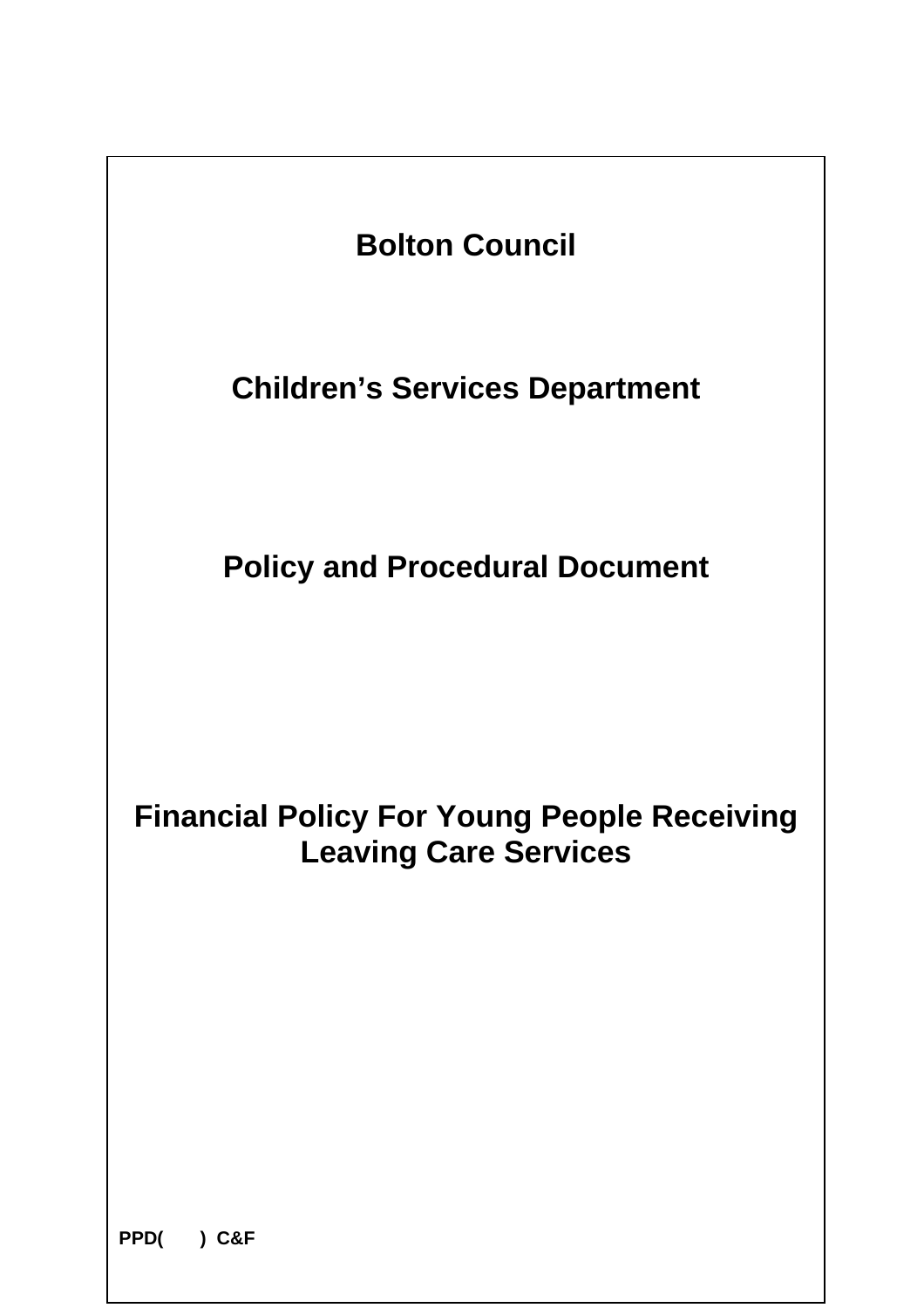# **LEGISLATION**

Leaving Care Act 2000 Leaving Care Act Guideline and Regulations Children Act 2004 Children And Young Persons Act 2008 Care Leavers Regulations 2010 The Children Act 1989 Guidance and Regulations Volume 2: Care Planning , Placement and Case Review The Children Act 1989 Guidance and Regulations Volume 3: Planning Transition to Adulthood for Care Leavers See also PPD (08) Leaving Care Services

# **INTRODUCTION**

Children's legislation makes clear the responsibility of supporting young people in the transition from being looked after to independence lies with local authorities. Research shows that care leavers have poorer outcomes than their peers and the transition to adulthood can be particularly challenging. Making this transition is not a linear process for care leavers, many of whom have to cope with independent living much earlier than their peers. Taking this into consideration Bolton Local Authority fully support the principles for transition highlighted in The Children Act 1989 Guidance and Regulations Volume 3. Therefore when making decisions the following principles should be considered:

- Is this good enough for my own child?
- Providing a second chance if things don't go as expected.
- Is this tailored to their individual needs, particularly if they are more vulnerable than other young people? (page 4)

The financial policy below lays out the details of Bolton's financial responsibilities and intentions to Eligible, Relevant, Former Relevant and Qualifying young people. There are some exceptions to this including lone parents and young people with long term health needs or a disability.

## **Principles**

Bolton Local Authority recognises its responsibilities as corporate parents in promoting positive outcomes and economic wellbeing for young people who are looked after and care leavers.

Our aim is that care leavers will have a supported and positive transition into independence. As already highlighted such a transition can take a number of years to be successfully achieved. This financial policy will take into account the disadvantage that care leavers have faced in their lives which sometimes causes delay in attaining positive outcomes.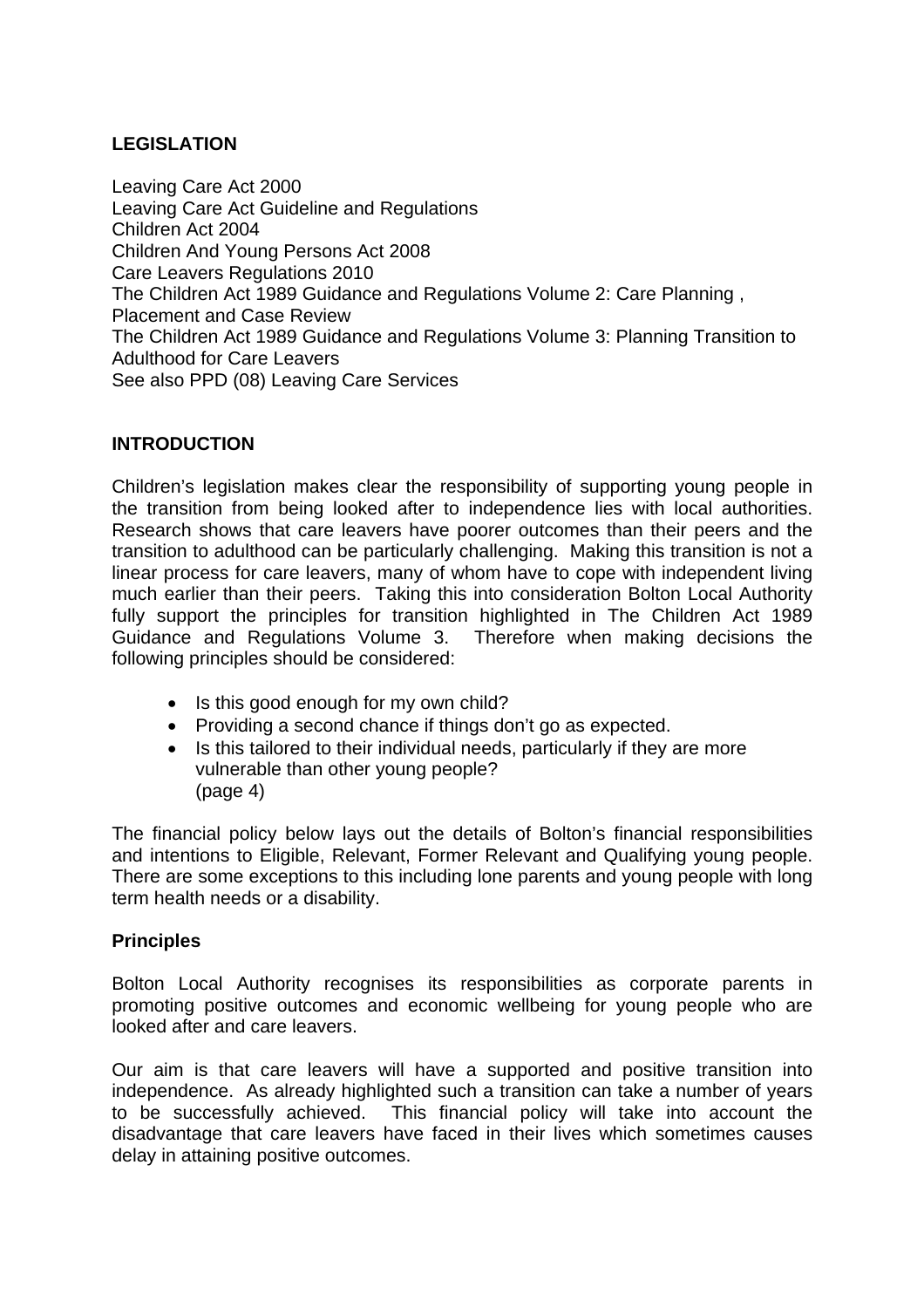Throughout this policy we recognise the importance of young people becoming financially responsible and gaining the necessary skills in budgeting. We will expect all young people to have bank accounts and where this is not the case will support them in setting these up.

It is important that young people have an understanding of their entitlements. This policy aims to give transparency to this process.

# **1 ELIGIBILITY FOR A LEAVING CARE SERVICE**

The Children (Leaving Care) Act 2000 and the Children and Young Persons Act 2008 introduced new categories of young people who should receive a leaving care service:

## **1.1 Eligible**

Eligible young people are those looked after aged 16 and17 years of age who have accumulated 13 weeks (excluding periods of respite care) since their fourteenth birthday.

## **1.2 Relevant**

Relevant young people have met the above criteria and are no longer looked after but are under 18.

## **1.3 Former Relevant**

Former Relevant young people are 18 or over but under 21 and were previously Eligible and Relevant.

## **1.4 Qualifying**

There are different groups of young people that fall under the Qualifying category:

- Young people who are over 16 and under 21 years of age who were looked after including private fostering when over 16 years of age but still a child but no longer are.
- Young people aged 16 but under 21 for who a special guardianship order is in force or was in force for those over 18 and immediately before the making of that order they were looked after;

These young people will be entitled to advice and guidance and in some circumstances limited financial assistance which will be given in agreement between Team Managers and the Head of Service.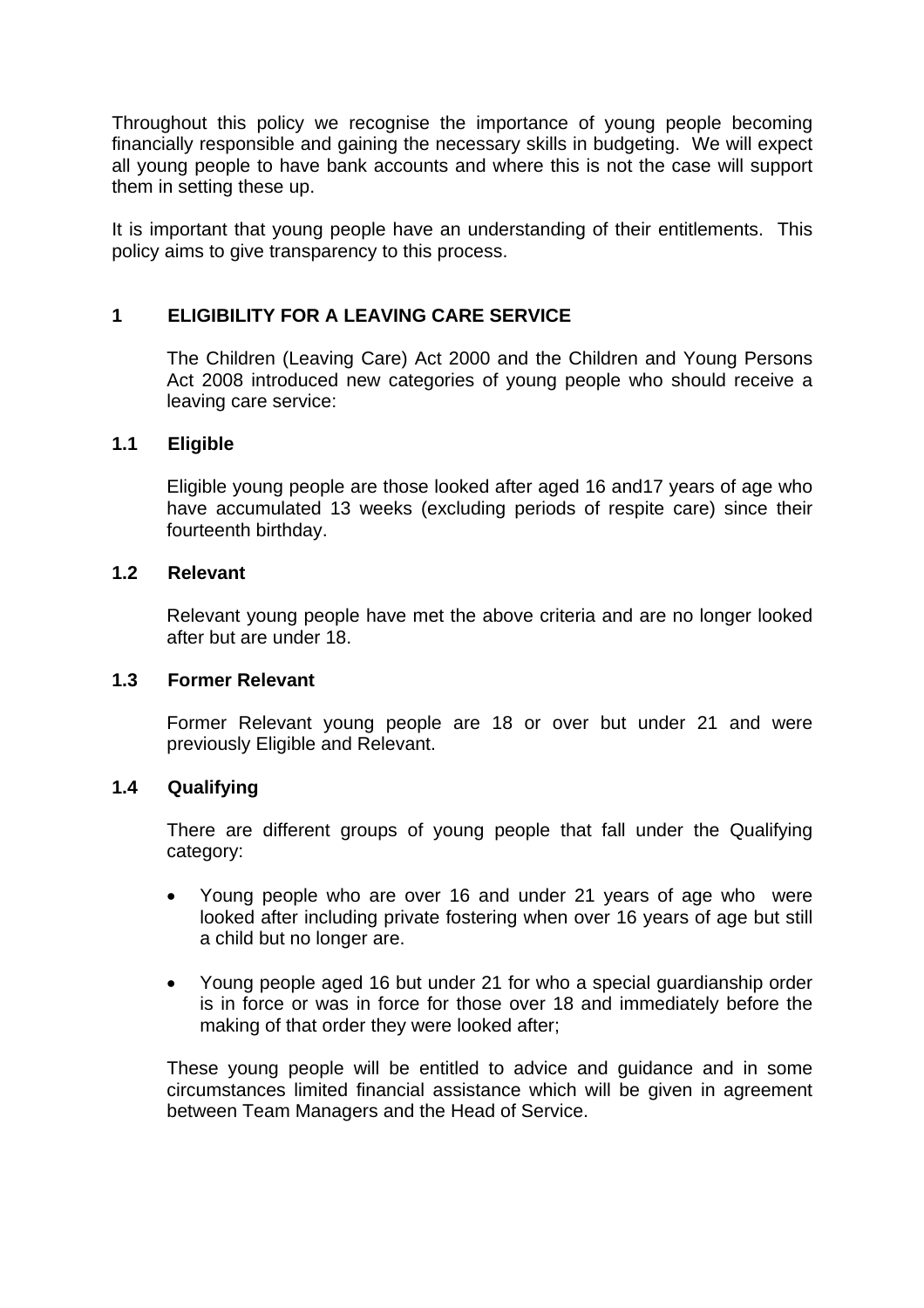## **1.5 Former Relevant Who are Pursuing Further Education/Training**

Young people who were previously Former Relevant who have informed the local authority it is their intention to pursue or are pursuing a programme of education and training.

#### **2 ELIGIBLE AND RELEVANT YOUNG PEOPLE**

Bolton Children's Service's are responsible for providing accommodation and income maintenance for this group of young people. Accommodation needs will be assessed individually and income maintenance adjusted as required.

#### **2.1 Young People Living In Foster Care/Residential Care**

Within this category there will be young people in varying circumstances.

#### **2.1.1 Young People Attending School Up To Statutory School Age**

The financial arrangements for these young people will be as set out in the residential/fostering allowance scale.

## **2.1.2 Young People Not Attending School But Of Statutory School Age**

 Individual consideration will be given to offering an incentive to encourage a young person to engage in some level of educational provision. This will be done in consultation with the Head of Service.

#### **2.1.3 Young People Attending Further Education (College/Sixth Form)/ Training**

 Travel costs will be provided by carers for young people attending full time education.

#### **2.1.4 Young People In Training**

Travel costs will be provided by carers for young people attending training.

#### **2.1.5 Young People Who Are Not In Education, Employment Or Training**

For those young people not in education, employment or training (NEET) there will be regular action meetings between Leaving Care social worker, Connexions worker and the young person to address their NEET status.

When the young person has been NEET for 6 weeks a referral will be made to the preparation for work skills course run by Bolton Mediation for up to six sessions. Young people will be given £10 per session. It is hoped that completion of this course will give the young person the requisite skills to assist them in moving towards securing education, employment or training.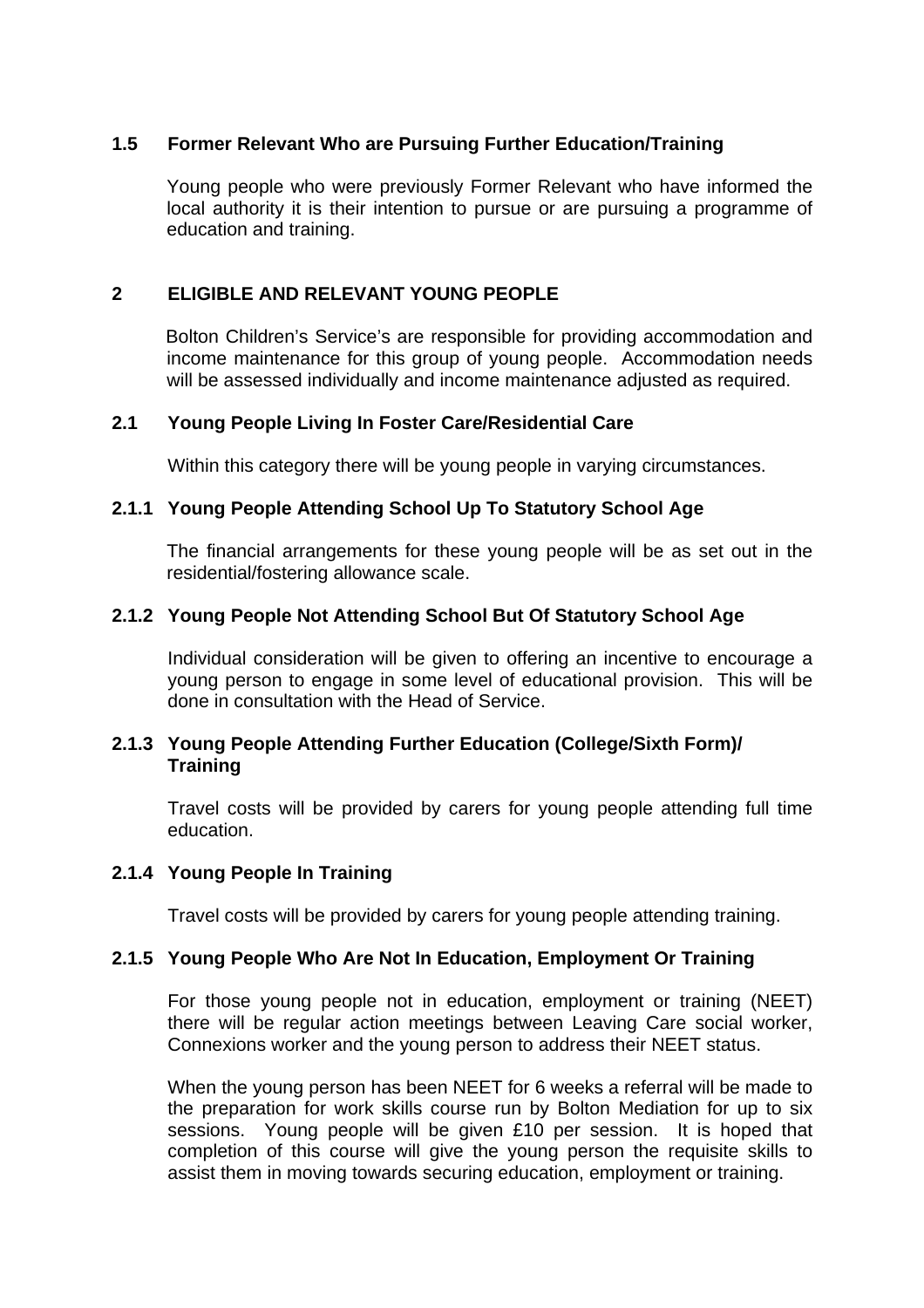# **2.1.6 Young People In Looked After Support into Employment (LASE)**

As from 1 March 2011, all new young people referred to LASE will be paid the following rates.

Allowance rates: £20 per day + travel allowance

These rates are for young people aged 16 and above:

The number of days that a young person will be on LASE will be based on individual factors and whether they are undertaking accredited training linked to their LASE placement.

It is possible that if a young person is doing well enough to be on placement for five days a week they could be earning £100 plus £15.50 a week travel allowance. This will be agreed within a monitoring meeting with the workplace mentor, social worker and scheme co-ordinator.

It is agreed that no young person should be at a financial disadvantage for being on the LASE Scheme. If this is the case a consultation with the Head of Service will take place to address this

## **2.2 Young People Living In Supported Accommodation**

Within this category there will be young people in varying circumstances:

## **2.2.1 Young People Living In High Supportive Semi-Independence (eg, staffed 24hrs)**

 This will generally be for young people with high support needs and the placement will be agreed with Head of Service. The financial arrangements for these young people will be discussed with the provider. If the young person is working full time and earning income support level plus £40 (weekly), then income maintenance from the Leaving Care Team will cease. If a young person is earning less than this amount, income maintenance will be provided in order to make up the weekly sum to that of income support plus £40. This will be the maximum amount given. £25 will be deducted at source for food and utility costs. If a young person refuses to provide evidence of their wage, top up of income maintenance monies will be withheld until evidence is provided**.** The provision of a bus pass will be decided on an individual basis.

 Young people who are NEET will be entitled to the equivalent of Income Support/Job Seekers Allowance level. £20 of this will be paid towards food and utility costs direct to the accommodation provider.

When the young person has been NEET for 6 weeks a referral will be made to the preparation for work skills course run by Bolton Mediation for up to six sessions. Young people will be given £10 per session. It is hoped that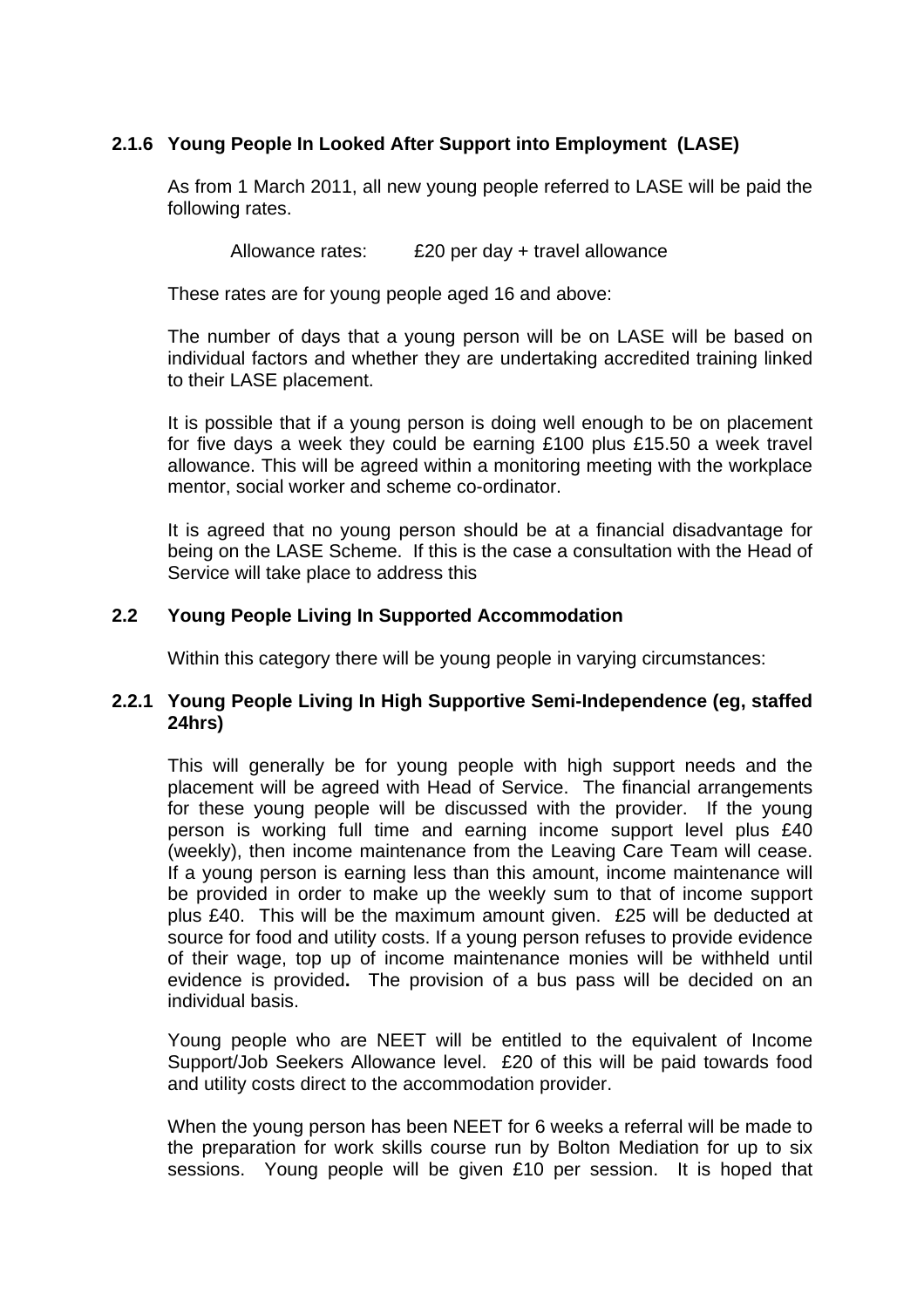completion of this course will give the young person the requisite skills to assist them in moving towards securing education, employment or training.

## **2.2.2 Young People In High Supported Tenancies**

 This will generally be for young people with high support needs and the placement will be agreed with the Head of Service. The financial arrangements for these young people will be discussed with the provider. If the young person is working full time and earning income support level plus £40 (weekly), then income maintenance from the Leaving Care Team will cease. If a young person is earning less than this amount, income maintenance will be provided in order to make up the weekly sum to that of income support plus £40. This will be the maximum amount given. If a young person refuses to provide evidence of their wage, top up of income maintenance monies will be withheld until evidence is provided.

Young people who are NEET will be entitled to the equivalent of Income Support/Job Seekers Allowance level. £20 of this will be paid towards food and utility costs direct to the accommodation provider.

When the young person has been NEET for 6 weeks a referral will be made to the preparation for work skills course run by Bolton Mediation for up to six sessions. Young people will be given £10 per session. It is hoped that completion of this course will give the young person the requisite skills to assist them in moving towards securing education, employment or training.

# **2.2.3 Young People in Supported Lodgings**

If the young person is working full time and earning income support level plus £40 (weekly), then income maintenance from the Leaving Care Team will cease. If a young person is earning less than this amount, income maintenance will be provided in order to make up the weekly sum to that of income support plus £40. This will be the maximum amount given. If a young person refuses to provide evidence of their wage, top up of income maintenance monies will be withheld until evidence is provided**.** 

Young people who are NEET will be entitled to the equivalent of Income Support/Job Seekers level. From this they will be required to pay £20 per week to the householder as a contribution to food and bills. If the young person does not pay, this money will be paid to the householder direct.

When the young person has been NEET for 6 weeks a referral will be made to the preparation for work skills course run by Bolton Mediation for up to six sessions. Young people will be given £10 per session. It is hoped that completion of this course will give the young person the requisite skills to assist them in moving towards securing education, employment or training.

# **2.2.4 Young People In Supporting People Tenancies**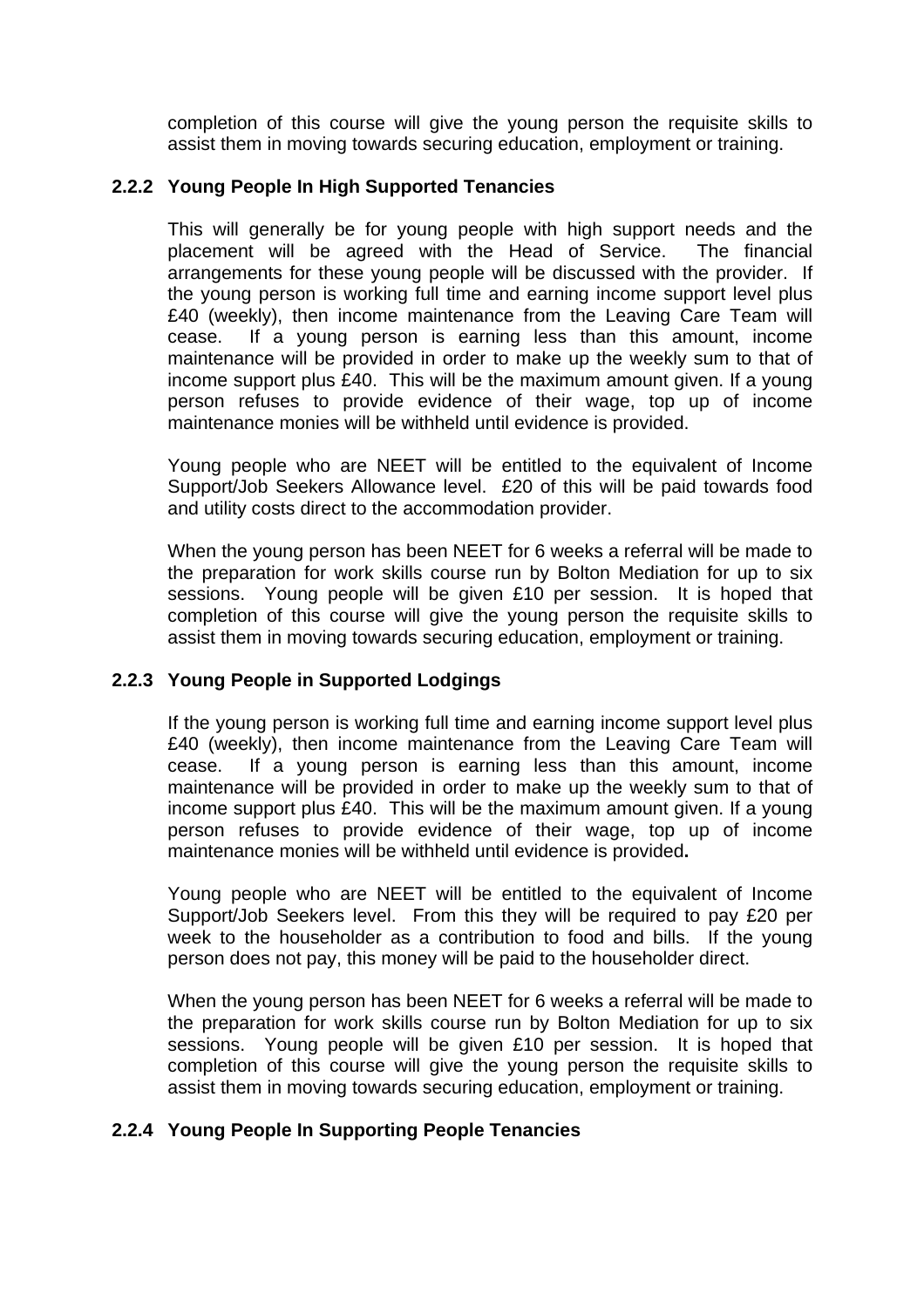This will generally be for young people who have some level of independence skills but still require low level support. In such tenancies young people will be expected to pay their own bills (this could include service charges) and budget accordingly for their living expenses.

If the young person is working full time and earning income support level plus £40 (weekly), then income maintenance from the Leaving Care Team will cease. If a young person is earning less than this amount, income maintenance will be provided in order to make up the weekly sum to that of income support plus £40. This will be the maximum amount given. If a young person refuses to provide evidence of their wage, top up of income maintenance monies will be withheld until evidence is provided**.** 

Young people who are NEET will be entitled to the equivalent of Income Support/Job Seekers Allowance).

When the young person has been NEET for 6 weeks a referral will be made to the preparation for work skills course run by Bolton Mediation for up to six sessions. Young people will be given £10 per session. It is hoped that completion of this course will give the young person the requisite skills to assist them in moving towards securing education, employment or training**.**

## **2.3 Young People Living Independently**

 We do not expect a high number of Eligible or Relevant young people will be able) to maintain independent living without ongoing support. However, for those who are assessed as having the necessary skills and wish to apply for social housing an agreement for an equitable tenancy will be sought by the Team Manager from the Head of Service.

 If the young person is working full time and earning income support level plus £40 (weekly), then income maintenance from the Leaving Care Team will cease. If a young person is earning less than this amount, income maintenance will be provided in order to make up the weekly sum to that of income support plus £40. This will be the maximum amount. If a young person refuses to provide evidence of their wage, top up of income maintenance monies will be withheld until evidence is provided**.** 

Young people who are NEET will be entitled to the equivalent of Income Support/Job Seekers Allowance.

 In such tenancies young people will be expected to pay their own bills and all living expenses.

When the young person has been NEET for 6 weeks a referral will be made to the preparation for work skills course run by Bolton Mediation for up to six sessions. Young people will be given £10 per session. It is hoped that completion of this course will give the young person the requisite skills to assist them in moving towards securing education, employment or training.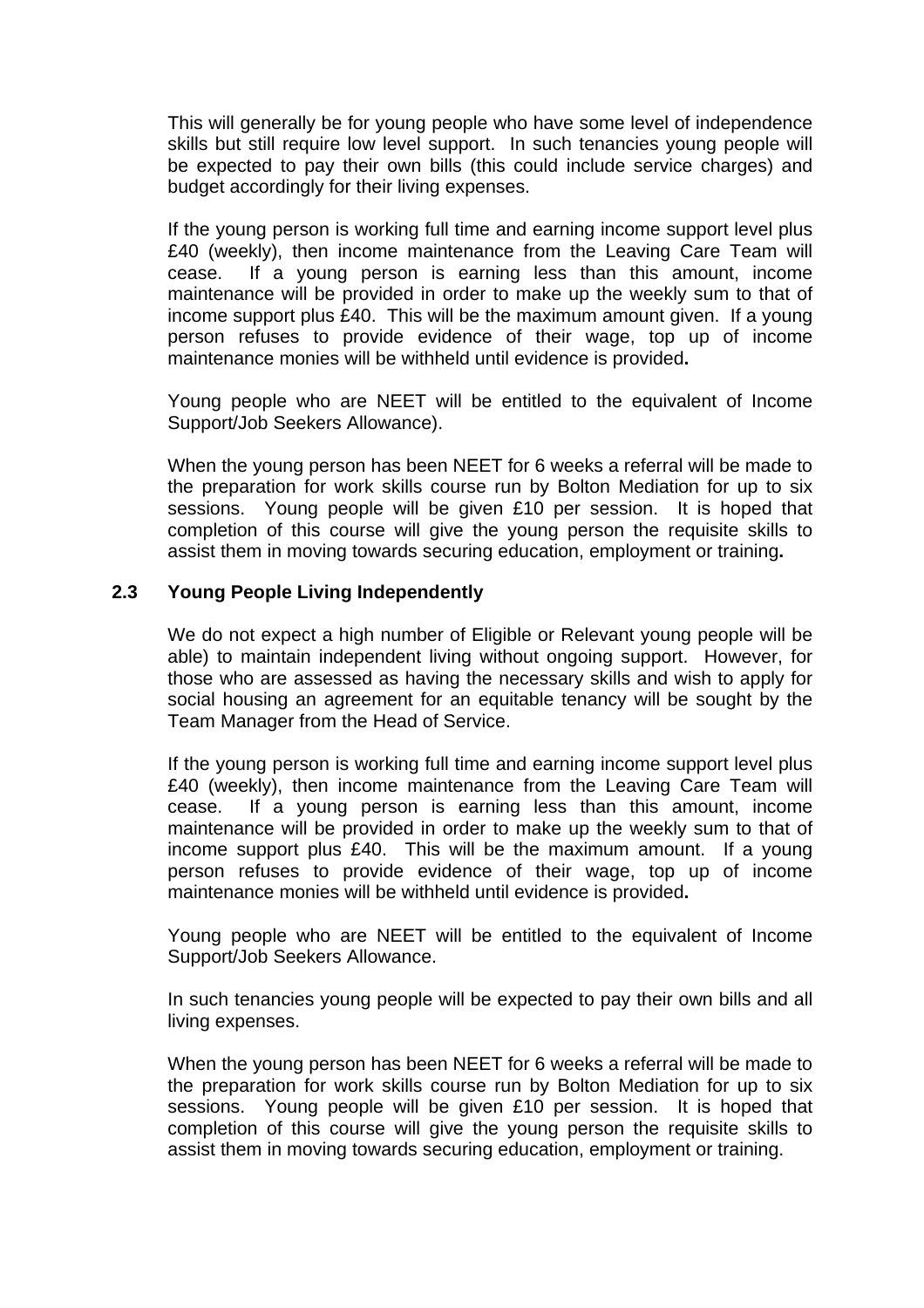It is agreed that no young person should be at a financial disadvantage for living independently. If this is the case a consultation with the Head of Service will take place to address this.

## **2.4 Young People in Emergency Accommodation**

 This will be for young people experiencing difficulties in maintaining accommodation. There should be few young people in this type of accommodation; however, it is important to acknowledge that it may occur.

 Young people who are NEET will be entitled to the equivalent of Income Support/Job Seekers Allowance level. In recognition of the difficulties experienced by young people in these circumstances, additional funding may be available in consultation with Team Managers. This could take into account for example, loss of clothing, no cooking facilities on premises etc. An assessment of risk and vulnerability will be undertaken and will inform the making of such payments. Where risk and/or vulnerability necessitates frequent contact with a young person these payments may be distributed in smaller amounts to enable welfare monitoring to take place.

 In such circumstances the provision of bus passes will be considered to enable young people to access the necessary support systems.

When the young person has been NEET for 6 weeks a referral will be made to the preparation for work skills course run by Bolton Mediation for up to six sessions. Young people will be given £10 per session. It is hoped that completion of this course will give the young person the requisite skills to assist them in moving towards securing education, employment or training.

## **2.5 Young People In Custody**

For Eligible and Relevant young people the following allowances will be given:

- £10 a fortnight) postal orders will be sent to the young person to enable them to purchase stamps, phone cards and toiletries.
- Young people can request items in exceptional circumstances**.**
- Birthday and Festival allowances will be made at the agreed amount. However, only £50 will be sent to the young person whilst they are in custody and the remainder will be given on release.
- Three weeks before their release date, the equivalent of Income Support/Job Seekers Allowance), this will allow for the purchase of clothing and essential items on their release.
- If a young person is remanded to custody, accommodation costs for young people in their own tenancies will continue to be paid for up to three months. After this period any further payment will be decided by the Head of Service.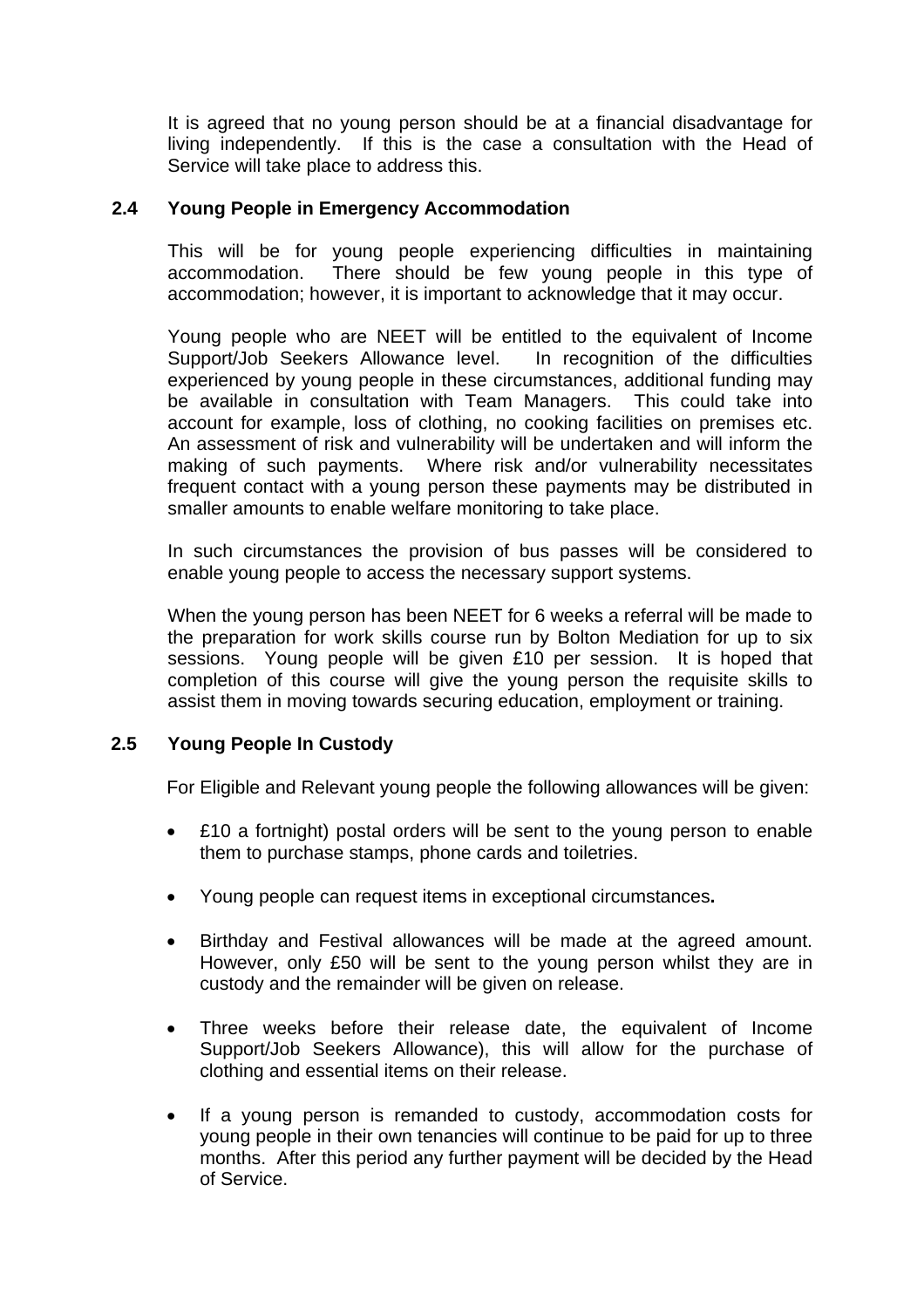## **2.6 Young People In Hospital**

For young people who are in hospital and expected to remain there for some time, benefit entitlement will be explored to confirm whether a young person is eligible for benefit dependent on their particular circumstances.

If a young person is not eligible for benefit payment then income maintenance payments will be made to the same level as young people living in high supportive semi-independence accommodation. This is on the basis that similar circumstances exist; young person has no bills or food to pay for.

# **2.7 Young People Living At Home Subject To A Care Order**

It is expected that parents will encourage their son/daughter to engage in positive activities leading to education, employment or training. It is also expected that parents have a responsibility to provide financial support for their child. However, it is recognised that some families will experience difficulties and therefore consideration may be given for assistance. Decisions will be made in consultation with a Head of Service taking to account the young person's circumstances**.** 

If the young person has been NEET for 6 weeks a referral will be made to the preparation for work skills course run by Bolton Mediation for up to six sessions. Young people will be given £10 per session. It is hoped that completion of this course will give the young person the requisite skills to assist them in moving towards securing education, employment or training**.**

# **3. TRIPS AND ACTIVITIES**

 The importance of all young people's involvement in positive activities is recognised. As part of the assessment process for the Pathway Plan, a young person's interests will be identified and encouraged within the plan. Every effort will be made to link young people into existing funding sources. When this is not possible a decision will be made on an individual basis by team manager in consultation with a Head of Service.

# **4. FORMER RELEVANT YOUNG PEOPLE**

At 18 years of age the emphasis is more on advice and support, however consideration will be given for financial assistance in respect of helping a young person to secure/maintain education/training/employment. A young person will need to be engaging with their pathway plan.

Financial requests from Former Relevant young people in other circumstances will be considered in consultation with a team manager.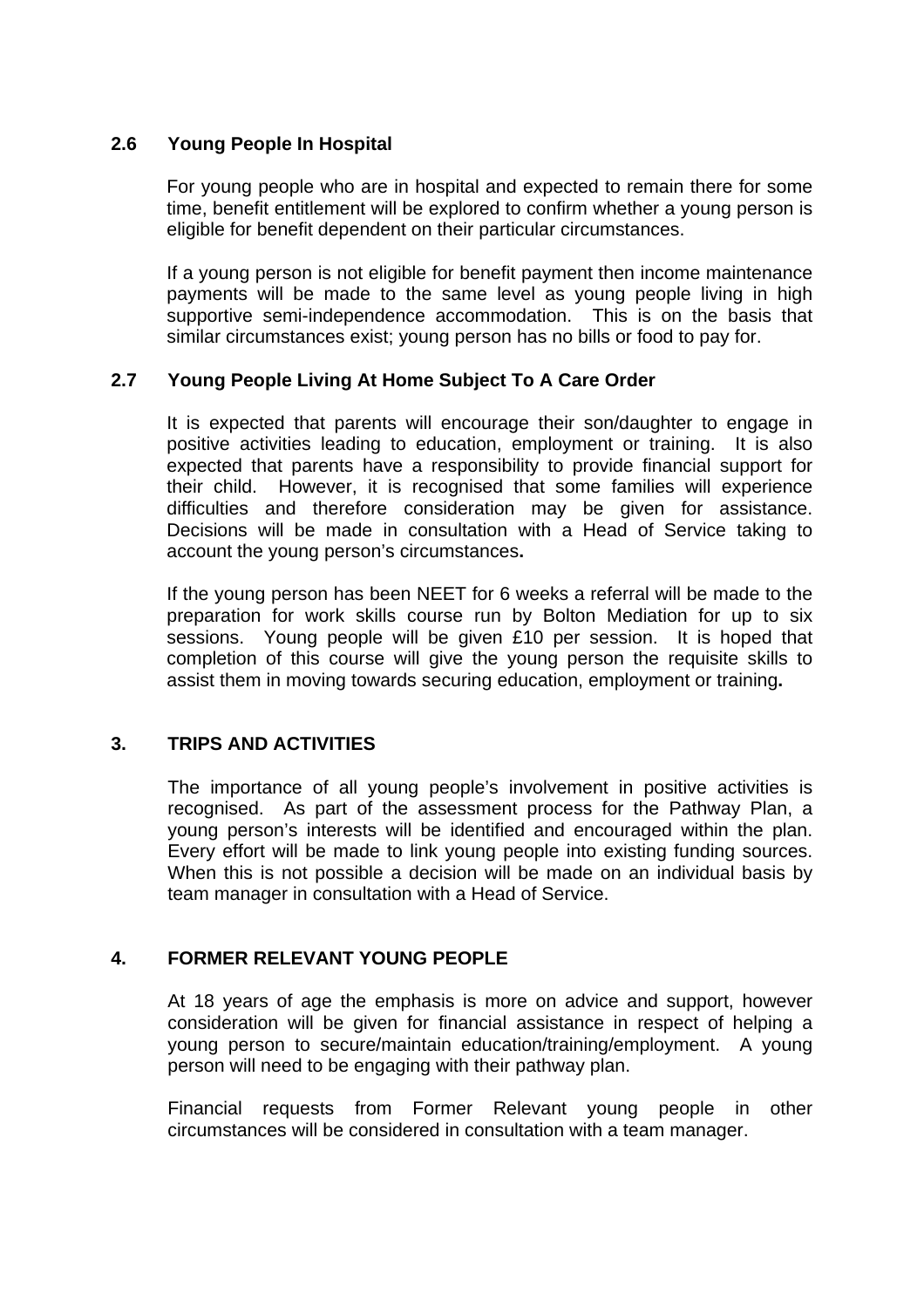Former Relevant young people who are not in education, employment or training are eligible to claim benefits, either Income Support or Job Seekers Allowance. The expectation is that they will maintain their benefit claim.

Former Relevant young people who become homeless should still be able to maintain a benefit claim and appropriate advice and support will be given. (Refer to the Joint Working Homeless Protocol for Former Relevant Young People).

## **4.1 Former Relevant Young People in Higher Education**

For young people who have applied to attend university, Leaving Care workers will complete a financial proforma (see appendix 1). This will show clearly what financial support the young person can expect to receive.

For all young people attending university Bolton Children's Services will pay accommodation costs 52 weeks a year. These costs will be paid direct to the provider.

For young people remaining with previous foster carers the staying put allowance will be paid to the foster carers.

For those living in halls of residence who return to Bolton for vacations, accommodation for this period will be paid in negotiation with a Team Manager (as long as there is no cost for halls of residence). For those living in other forms of accommodation no additional vacation accommodation will be paid.

Government guidelines recommend the provision of a £2,000 bursary to mitigate against the higher levels of debt accrued by care leavers than their peers. Bolton Children's Services will pay this bursary to all young people attending university. In the first year this will be divided either weekly or monthly. However, in recognition of the difficulties faced by care leavers this will be made up to the equivalent of income support levels and matched each year for the duration of the course. This funding will be maintained whilst young people continue to attend university. In addition to this, a young person will be expected to apply for a maintenance grant from the Student Loan Services and any other funding available to care leavers eg Access to Learning Fund. This financial support is given to reduce the need for young people to apply for student loans. Additionally, to ease the financial pressure young people will be encouraged to actively seek part time work.

It is possible that some young people may wish to continue onto Masters

Level studies once they finish their first degree. The Student Loan Scheme is not available for any person wishing to undertake study at Master or PhD level – all students are expected to be self funding. Bolton Children's Services will not be able to financially support a young person undertaking Master or PhD level studies. It may be that some non financial support will be available from Bolton Children Services if the young person begins the course aged 24 or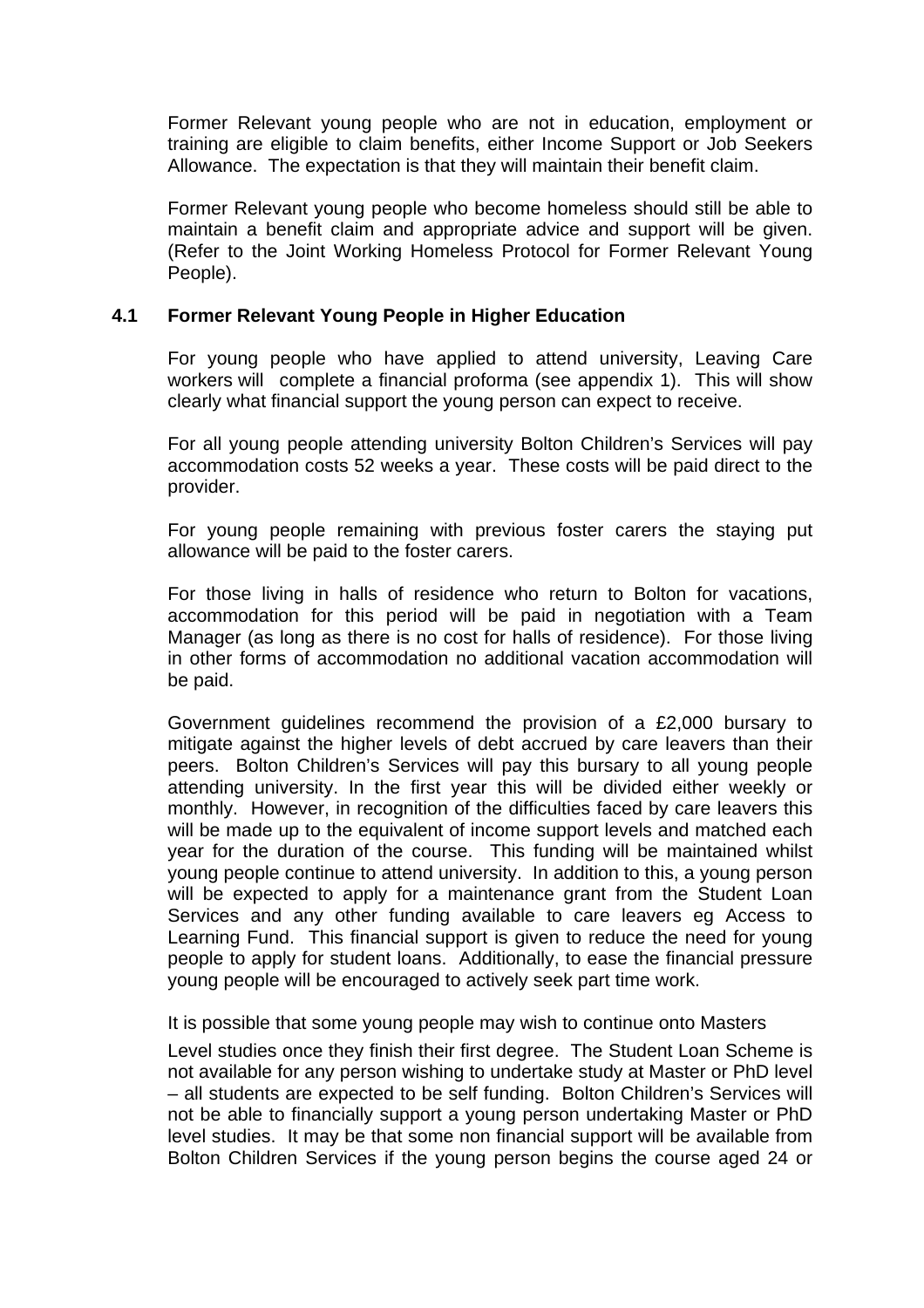under; or the course is a continuation of the studies previously undertaken and there is no break in study.

## **4.1.1 Travel Costs**

Bolton Children's Services will pay for up to six return journeys between university and Bolton per year.

## **4.1.2 Equipment**

For all young people attending university consideration will be given to provision of a laptop dependent on individual circumstances**.**

A discretionary fund of £150 a year will be available for books/equipment. For specialist equipment totalling significantly more than this a year an application to the Resource Management Panel will need to be made by the Leaving Care worker.

## **4.1.3 Positive Outcome**

Discretionary support will be given towards the costs of the graduation ceremony.

## **4.2 Former Relevant Young Adults in Higher Education Post 21**

In accordance with the requirements of the Children and Young Persons Act 2008 an assessment of need will be undertaken (see Appendix 2).

A pathway plan focussing on educational needs will be drawn up following an assessment by a Leaving Care Team worker. This pathway plan will inform the decision as to what assistance will be given. The maximum level of financial assistance will be £2,000 bursary plus rent towards vacation accommodation.

In order to receive higher education financial support from Bolton Children's Services a young person must start their university course aged 24 or under.

It is possible that some young people may wish to continue onto Masters Level studies once they finish their first degree. The Student Loan Scheme is not available for any person wishing to undertake study at Master or PhD level – all students are expected to be self funding. Bolton Children's Services will not be able to financially support a young person undertaking Master or PhD level studies. It may be that some non financial support will be available from Bolton Children Services if the young person begins the course aged 24 or under; or the course is a continuation of the studies previously undertaken and there is no break in study.

## **4.3 Former Relevant Young People in Further Education**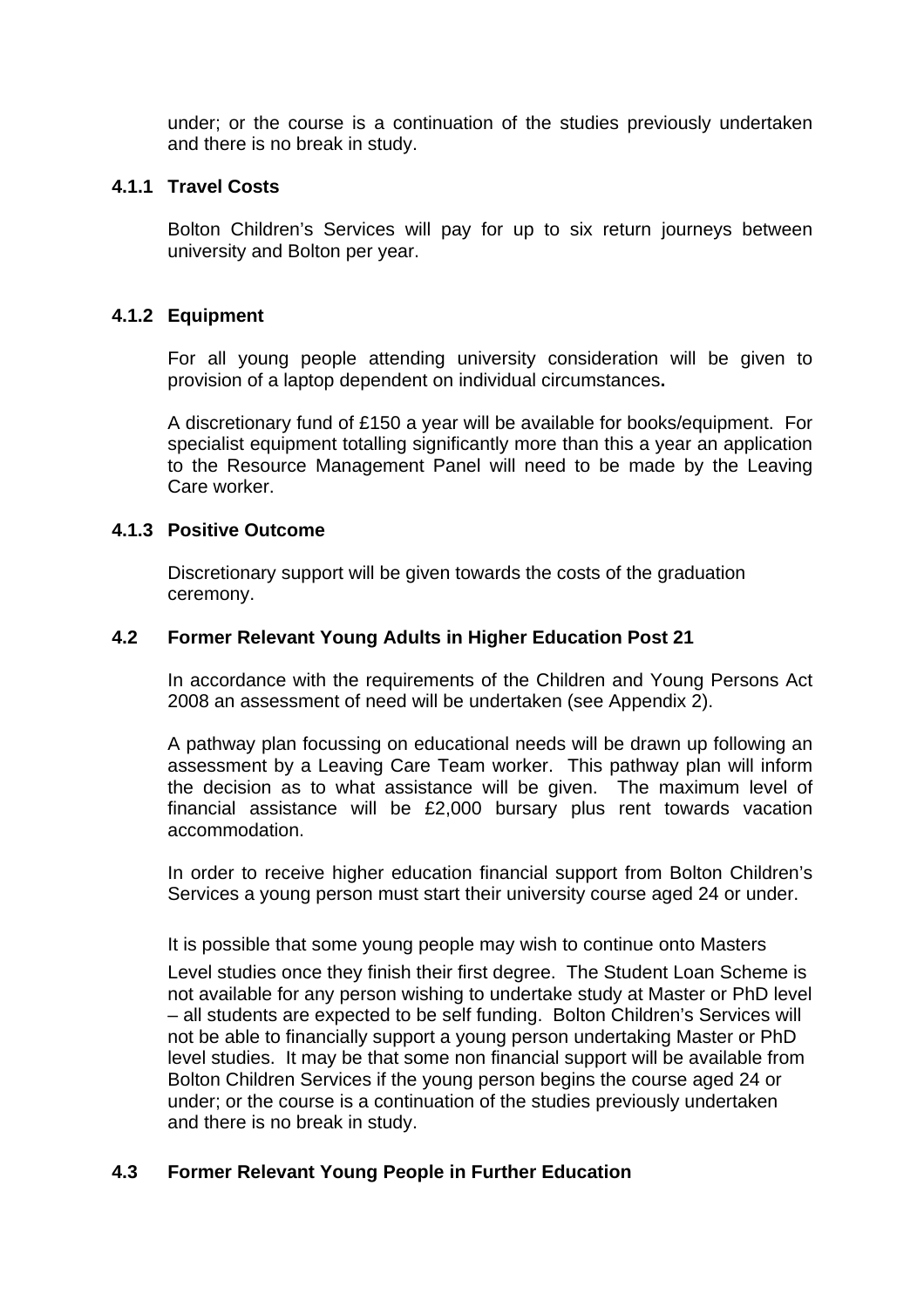Within this category there will be young people in varying circumstances as indicated in the list below:

## **4.3.1 Former Relevant Young People Remaining In Foster Care**

 Young people who have been looked after sometimes delay entry into further education due to their earlier disadvantage.

 Young people, up to the age of 18, who have the ability to achieve in further education with the help of Leaving Care workers, will be able to apply to Bolton Children's Services. The Head of Service Children Resources will authorise payment of the continuing care allowance to the foster carer. This application will need to demonstrate planning and commitment from the young person to engage fully with further education. If full commitment to education is not maintained this could lead to a notice of placement termination. This would be a planned move facilitated by the Leaving Care worker.

 The benefit system does not always support a late entry into further education and therefore consideration will need to be given for financial support. Although young people will be encouraged to find part time work the application for a foster care extension will need to identify what level and duration of financial support is required.

## **4.3.2 Former Relevant Young People Wanting To Access Further Education**

 We want to support former relevant young people who wish to undertake educational courses to enhance outcomes. We recognise that the benefit system discriminates against young people who seek to enter further education at an age later than their peers. Therefore consideration will be given for financial assistance**.** This can be either for course fees, weekly maintenance or for necessary equipment. The pathway plan needs to evidence a longer term plan to return to education. The decision as to the level of assistance given will be made in conjunction with the Head of Service.

## **4.3.3 Former Relevant Young Adults Entering Further Education Post 21**

In accordance with the requirements of the Children and Young Persons Act 2008 an assessment of need will be undertaken (see Appendix 2).

A pathway plan focussing on educational needs will be drawn up. A worker will be allocated to undertake the pathway plan assessment. The pathway plan will inform the decision as to what assistance will be given which may not be in monetary form. Decisions in respect of level of assistance will be made by team managers in conjunction with the Head of Service.

## **4.4 Transition Arrangements at 18 If NEET**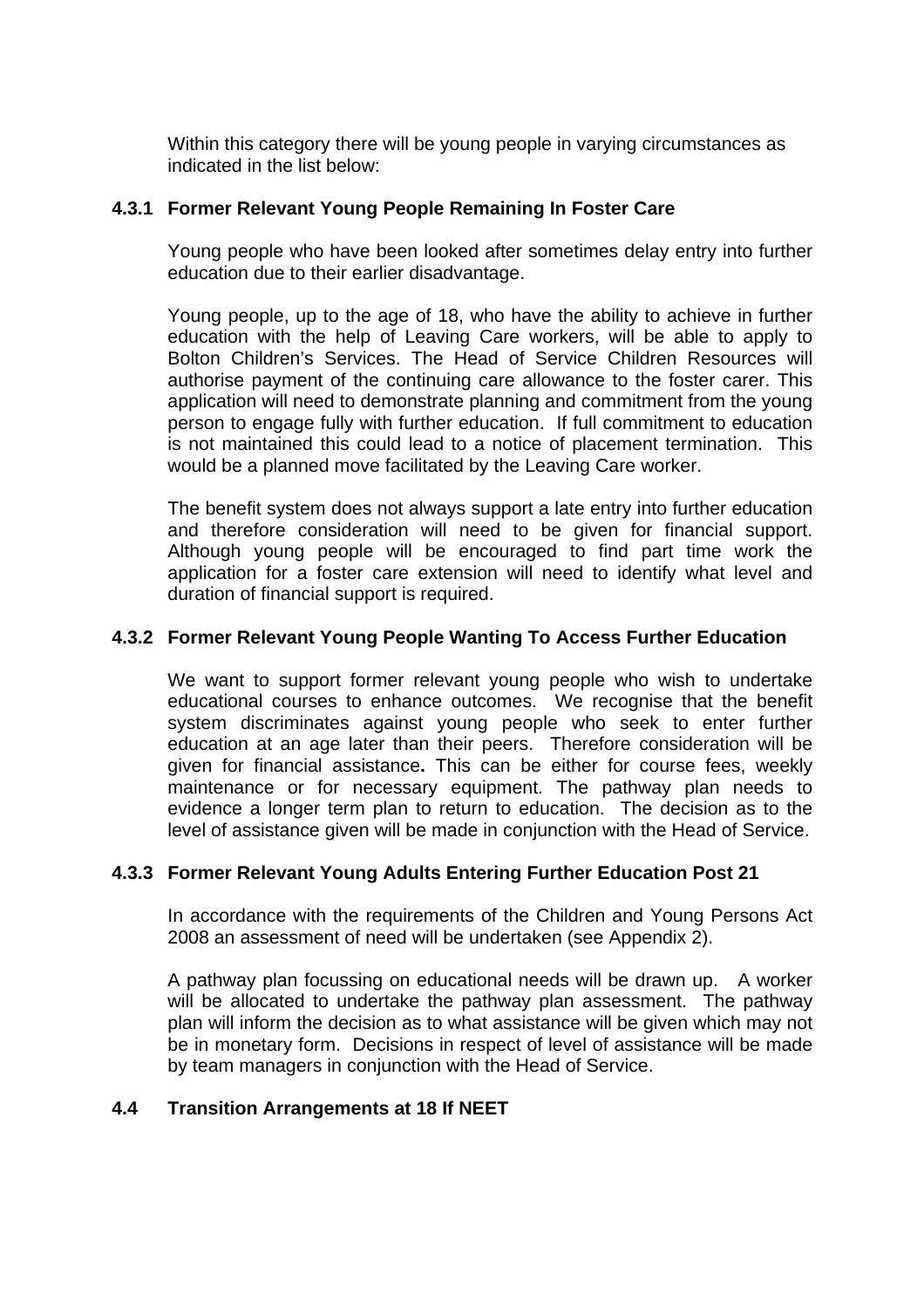Young people aged 18 not in education, employment or training must make an appropriate claim for benefits on or as soon as possible after their  $18<sup>th</sup>$ birthday.

There is a minimum two week delay from application to receipt of benefit and occasionally longer. Therefore, weekly maintenance money will continue to be paid for up to one month following the young person's  $18<sup>th</sup>$  birthday. Any benefit received covering this time period will be required to be repaid to the Leaving Care Team by the young person. The Leaving Care Team worker must establish the reason for longer than average delay**.** 

If a young person does not engage in the benefits claim process the weekly maintenance money will be reduced or stopped. This decision will be made via a consultation between the Leaving Care worker and Team Manager. When a benefits claim has been lodged and accepted the young person should be eligible to apply for a crisis loan. When deciding to stop weekly maintenance money this income will be taken into account.

For the Leaving Care Team to continue to pay benefit rate to a young person, we must establish why there has been a longer than average delay and therefore the young person must give signed permission (see Appendix 3) for the Leaving Care Team to seek information re the status of any benefit claim with the benefit agency. If a young person refused to give this permission equivalent benefit payments from the Leaving Care Team will cease.

## **4.5 Former Relevant Young People in Custody**

A discretionary fund will be available for Former Relevant young people who are in custody. This is to purchase essential items during their sentence. The distribution of this money will be in consultation between the Leaving Care worker and Team Manager.

## **4.6 Former Relevant Young People Who Will Be Homeless On Release**

In exceptional circumstances one night's emergency accommodation will be paid for by the Leaving Care Team, this will be on the understanding that the young people will present to Homeless Welfare on the following day. As a first option Bolton Nightstay will be utilised for this purpose. This will be in consultation with the Team Manager. Following this negotiation will be undertaken with Homeless Welfare to agree suitable accommodation.

## **5. SETTING UP HOME GRANT (SUHG)**

This is a discretionary grant of £1,150 available to Eligible, Relevant and Former Relevant care leavers when they are setting up home. First tenancies for care leavers are not always successful and therefore it is recommended that not all of the SUHG be used at once. Those young people over 18 and eligible to apply for a Community Care Grant (CCG) will be encouraged to do so. However, any award of CCG will not be deducted from their SUHG.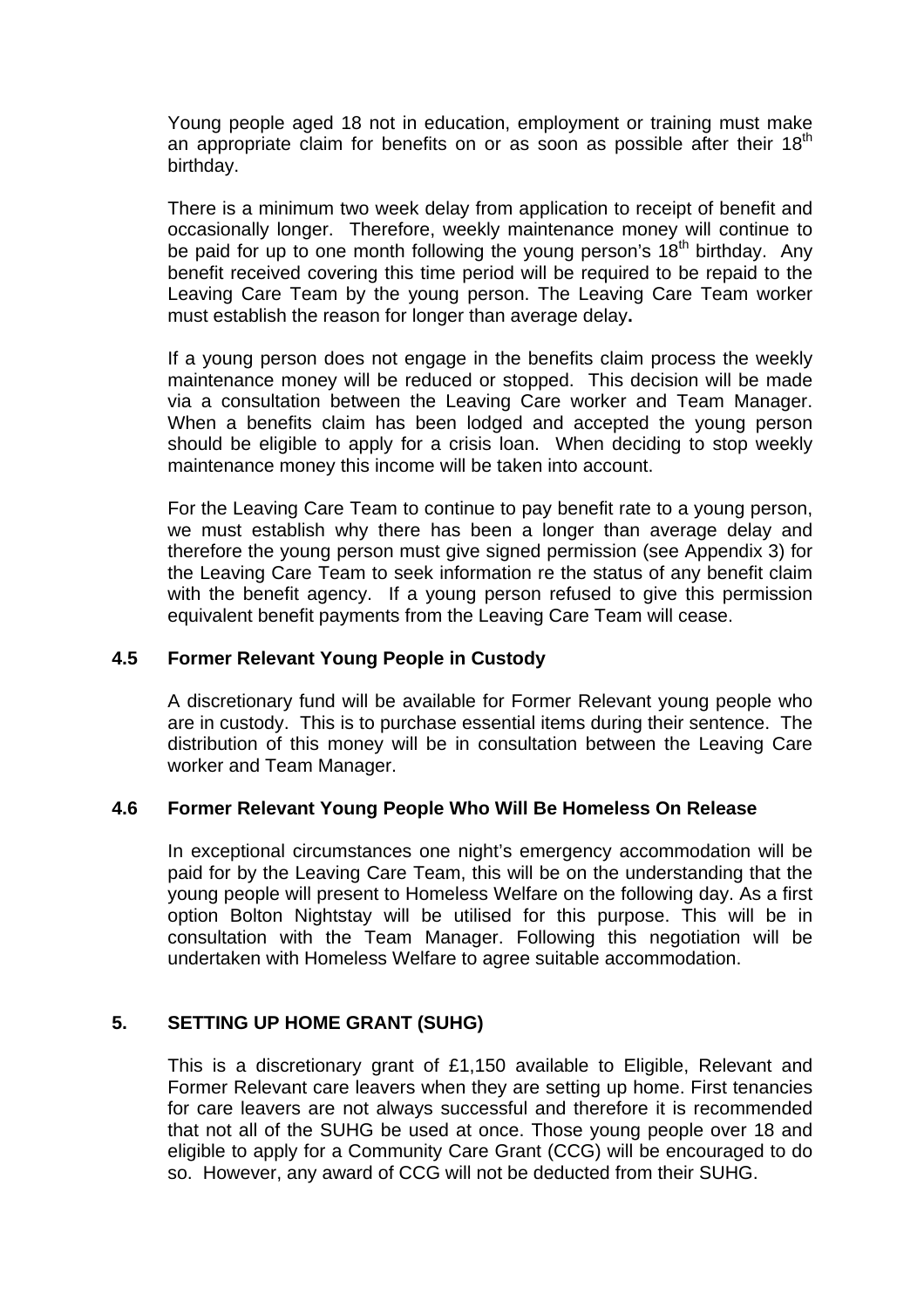The SUHG will be available to young people until they are 21 or 24 if they are in higher education and can be accessed as necessary in negotiation with the Leaving Care worker.

## **6. GENERAL ENTITLEMENTS**

All care leavers up to the age of 21 are entitled to the purchase of:

- A passport
- A birth certificate

For other entitlements, such as those listed below, agreement will be by team managers in conjunction with the Head of Service.

- A provisional driving licence
- Proms outfit to the sum of £100 subject to exam attendance
- Educational materials including books and equipment.

#### **6.1 Contact**

Bolton Children's Services recognises the importance for young people of maintaining family and friends contact.

For Eligible and Relevant young people regular contact will be encouraged and facilitated either by staff accompaniment or payment of fares.

As young people get older it is expected that they will begin to make a greater contribution to payment of fares. However, Bolton Children's Services still recognises its responsibility to play a part in facilitating contact.

For Former Relevant young people aged 18 and 19 whose family and friends live in Bolton or close by a once a month payment will be made to facilitate contact.

Young people whose family/friends live a significant distance away arrangements will be agreed on an individual basis, for example, agreement to fund 3 or 4 trips per year. Any negotiation will take into consideration the young person's earnings.

## **6.2 Clothing**

For all young people a discretionary approach will be taken to providing clothing to facilitate them being or becoming EET. These young people need to be in touch and cooperating with their Pathway Plan. This will be in consultation with the Team Manager.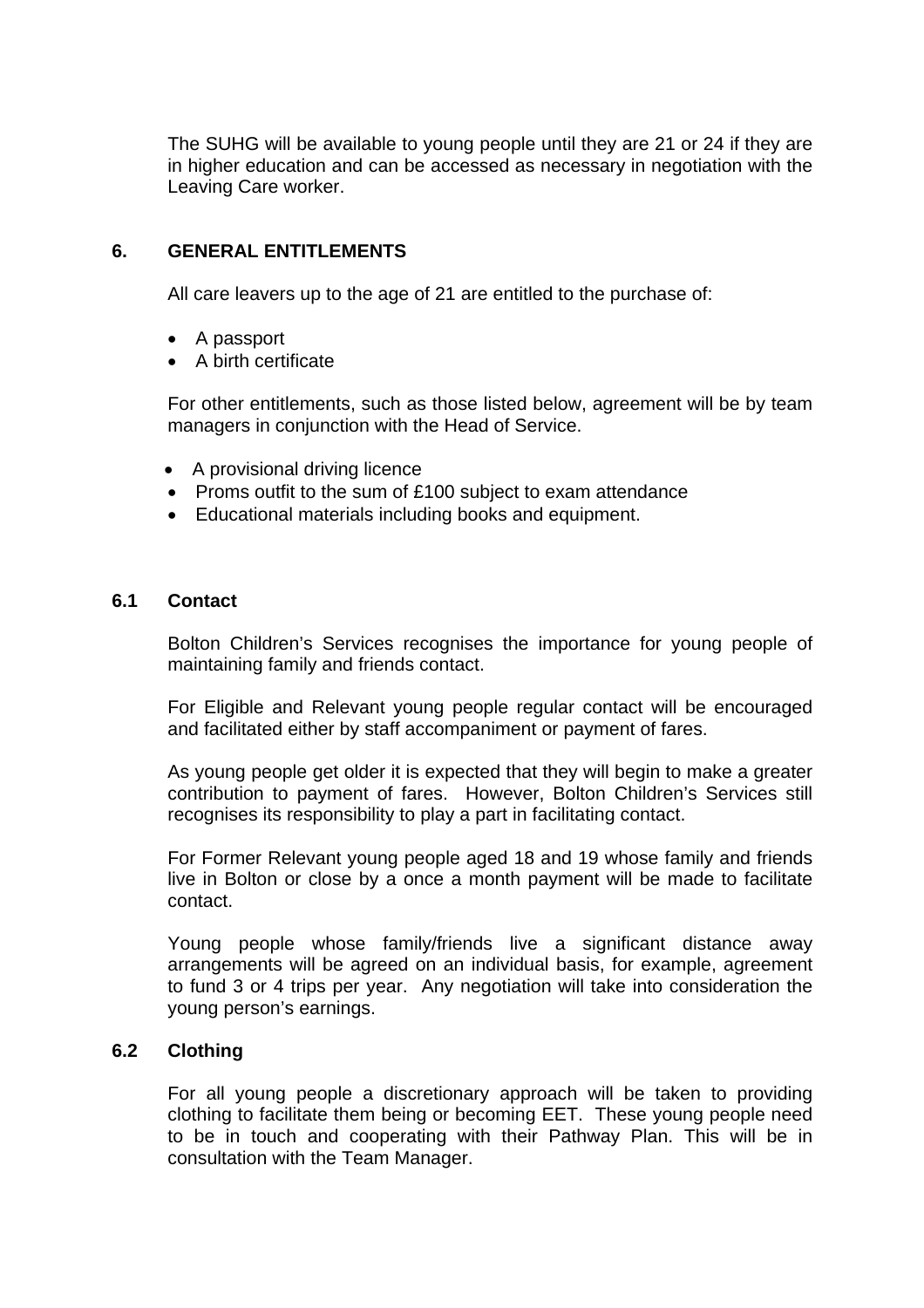#### **6.3 Bus Passes**

For Eligible and Relevant young people who are NEET a bus pass may be given in the following circumstances:

- Preparation for Work sessions
- Job/training interviews
- Court appearances
- Verified appointments with other agencies
- To get to emergency accommodation

Young people will be expected to give proof of the above interviews and workers may check whether they have been used appropriately. Young people's use of bus passes will be monitored and if inappropriate may result in refusal in future.

Access to bus passes for Former Relevant young people will be made in consultation with Team Managers.

A record of the provision of bus passes will be made by Administration Staff and reviewed by the Team Managers.

#### **6.4 Birthday Allowances**

Eligible and Relevant young people will receive the agreed fostering allowance rate.

Eligible and Relevant young people living at home with parents or family will receive £50 birthday allowance.

Former Relevant young people will receive £25 on their  $19^{th}$ ,  $20^{th}$  and  $21^{st}$ birthdays if they are in touch and cooperating with their Pathway Plan.

## **6.5 Festival Allowance (Christmas/Cultural Celebration)**

Eligible and Relevant young people will receive a Christmas or Cultural celebration allowance at the agreed fostering rate.

Eligible and Relevant young people living at home with their parents or family will receive £25 Christmas or Cultural Celebration allowance if in touch and cooperating with their Pathway Plan.

Former Relevant young people will receive a Christmas or Cultural celebration allowance of £25 if in touch and cooperating with their Pathway Plan.

#### **6.6 Holiday allowances**

Eligible young people in residential or foster care will receive the agreed allowance. Other eligible and relevant young people who are engaging in the pathway process will be considered for an allowance of £300 a year.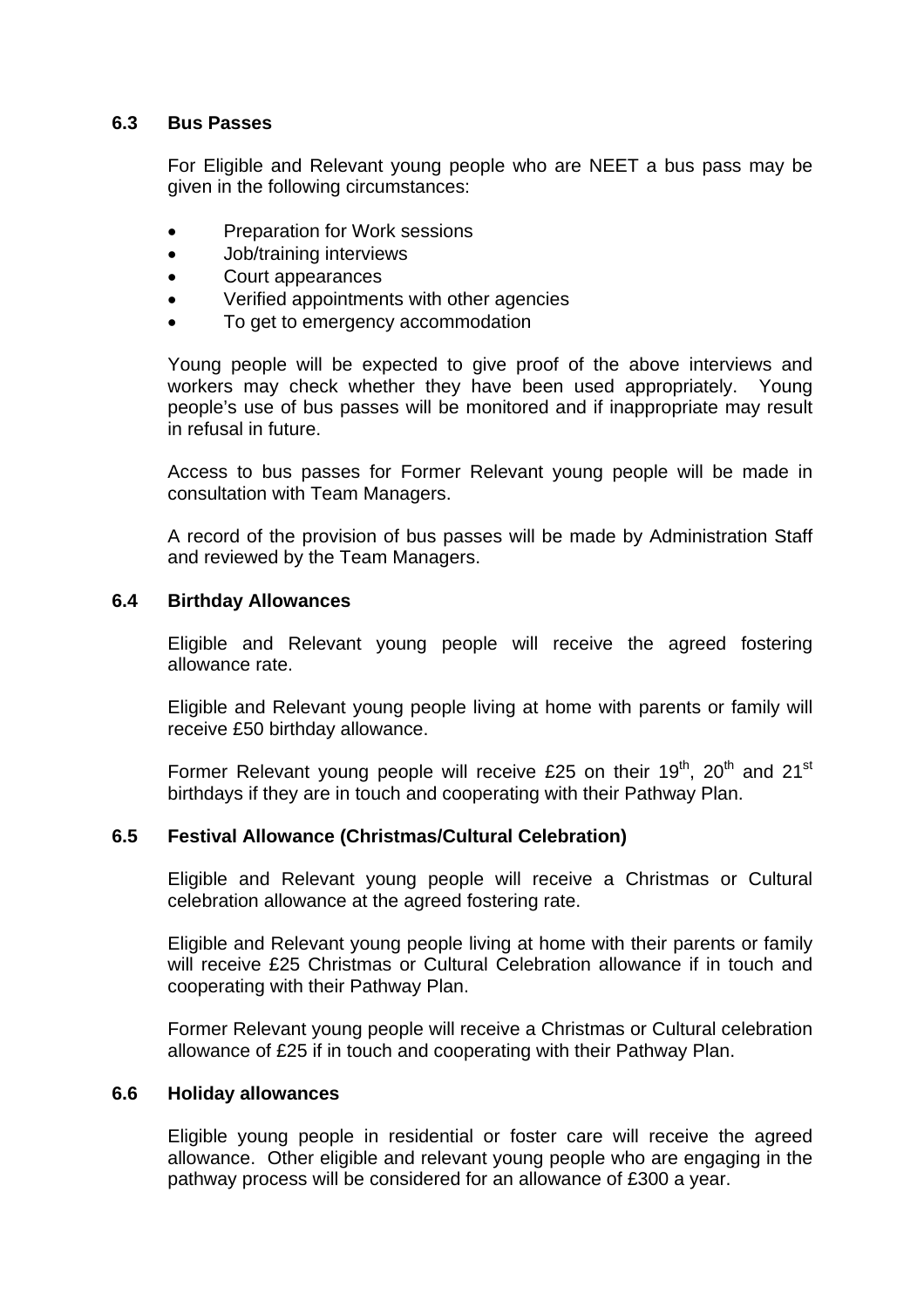Whilst we have aspirations for all of our young people to participate in positive activities this significant financial commitment will be seen as a reward for young people who fully engage in all plans to achieve positive outcomes. For example a young person may be NEET but has engaged in the necessary activities to address this issue. These may include:

- Appointments with Connexions
- Attendance at work preparation sessions
- Basic skills courses etc.

There will be no entitlement to holiday allowances for the following:

- Young people at home with parents
- Young people in custody
- Young people who are Former Relevant

#### **7. YOUNG PREGNANT WOMEN/LONE PARENTS**

Eligible or Relevant young women who are pregnant are able to make a benefits claim at the  $28<sup>th</sup>$  week of pregnancy. When the benefits claim is established, the young person can claim a maternity grant.

If a young person refuses to engage in the benefit claim process the weekly maintenance money may be reduced or stopped. This decision will be made in consultation between Team Managers and the Head of Service.

Where a young person (Eligible, Relevant and Former Relevant) is unable to access a benefits claim or maternity grant, consideration will be given for additional financial support. This will include weekly maintenance money and a maternity allowance of up to £500 for child care equipment.

#### **8. COMPLAINTS**

If a young person is unhappy with a decision made in respect of financial support offered, the decision will be discussed between the young person and team manager. If no resolution is agreed upon then the Head of Service will be asked to review the decision.

A young person can make a complaint to Action For Children or Angela Lohan, complaints officer if they remain unhappy with decision made.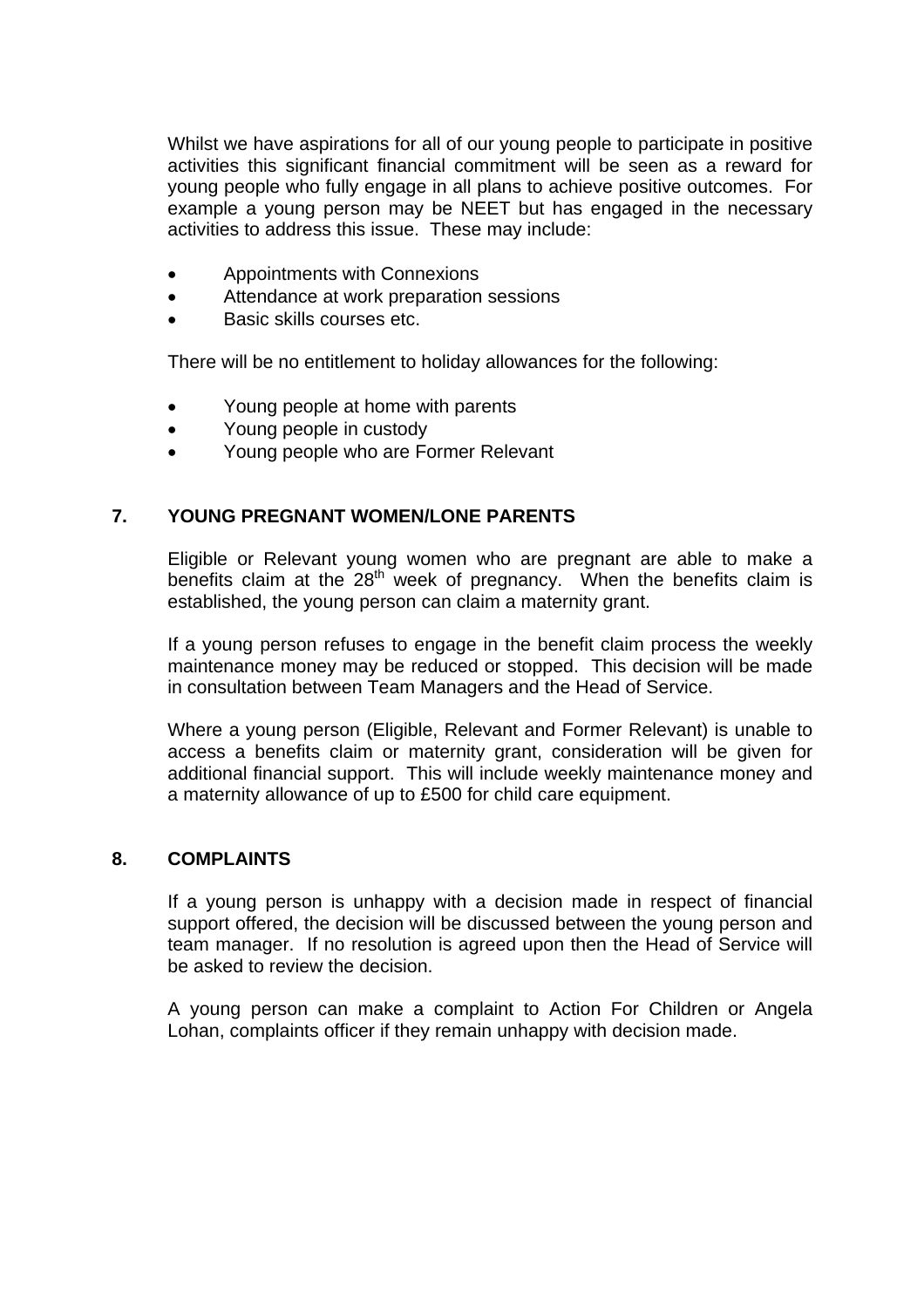# **Appendix 1**

# **Financial proforma for young people in Higher Education**

| Name:                                                                                | Date of birth: |         | <b>Worker:</b> |
|--------------------------------------------------------------------------------------|----------------|---------|----------------|
| <b>University:</b>                                                                   |                | Course: |                |
| Type of accommodation:<br><b>Cost/amount:</b>                                        |                |         |                |
| <b>Grants applied for:</b>                                                           |                |         |                |
|                                                                                      |                |         |                |
|                                                                                      |                |         |                |
|                                                                                      |                |         |                |
| <b>Maintenance from Bolton Children's Services:</b><br><b>Weekly / Monthly paid?</b> |                |         |                |
|                                                                                      |                |         |                |
| Is a laptop required?                                                                |                |         | Yes / No       |
| Does the young person require vacation accommodation?                                |                |         | Yes / No       |
| <b>Clearing fees paid?</b>                                                           |                |         | Yes / No       |

**Summary of young person's financial situation and any outstanding costs:**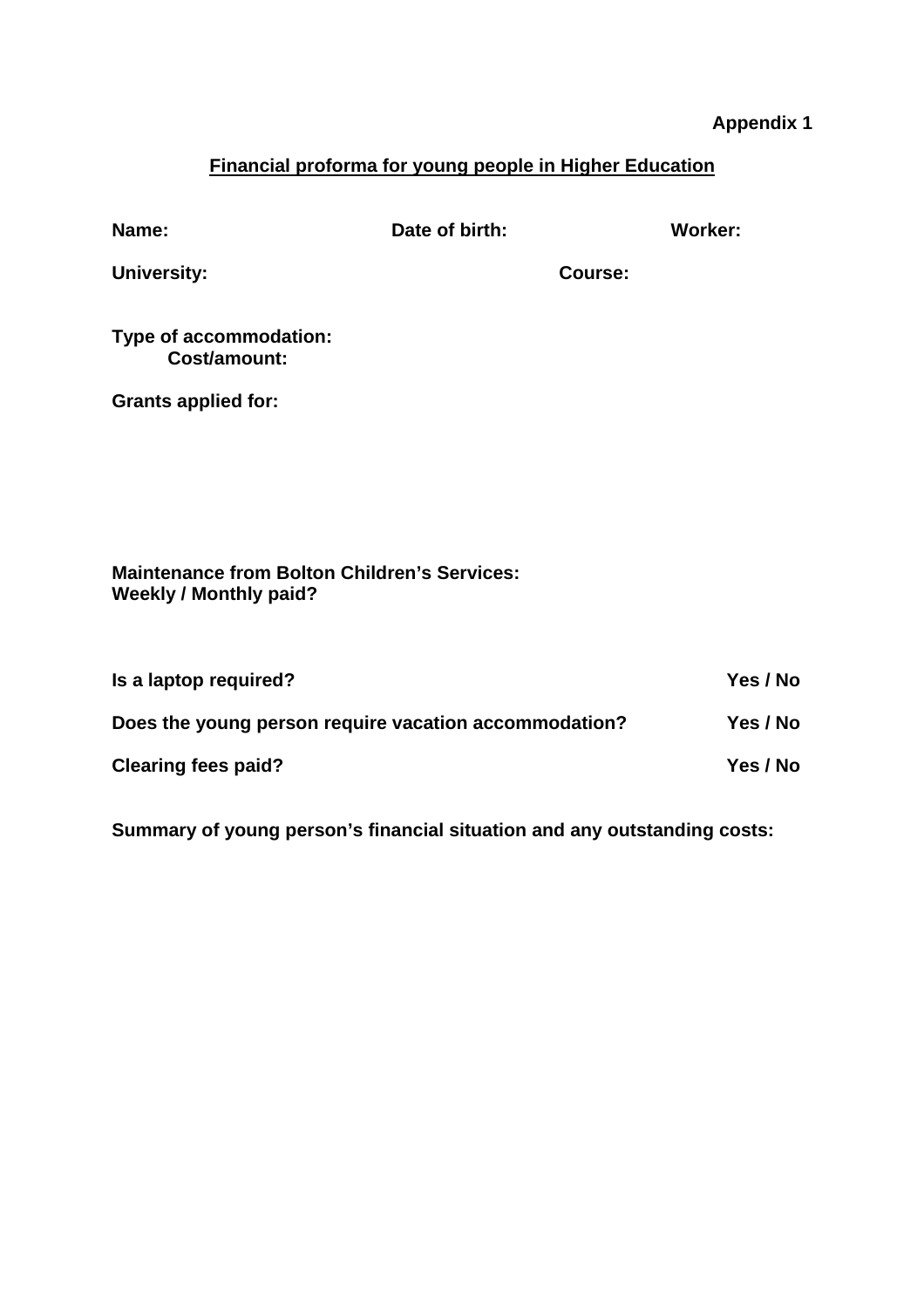**Financial Proforma for Former Relevant Young Adults Post 21 In Education** 

**This proforma is in respect of:** 

**Higher Education** 

**Further Education** 

**(please circle)** 

**Name: Date of Birth: Date of Birth:** 

**Course:** 

**Duration of Course:** 

**College/University:** 

**What income will the young person have for the duration of the above course:** 

**What expenses will the young person have for the duration of the course:** 

|                      | <b>Costs</b> |
|----------------------|--------------|
| <b>Accommodation</b> |              |
| <b>Travel</b>        |              |
| <b>Equipment</b>     |              |
| Laptop               |              |
|                      |              |
|                      |              |
|                      |              |

**(blank rows left for other expenses to be added per individual case)** 

**Worker:**